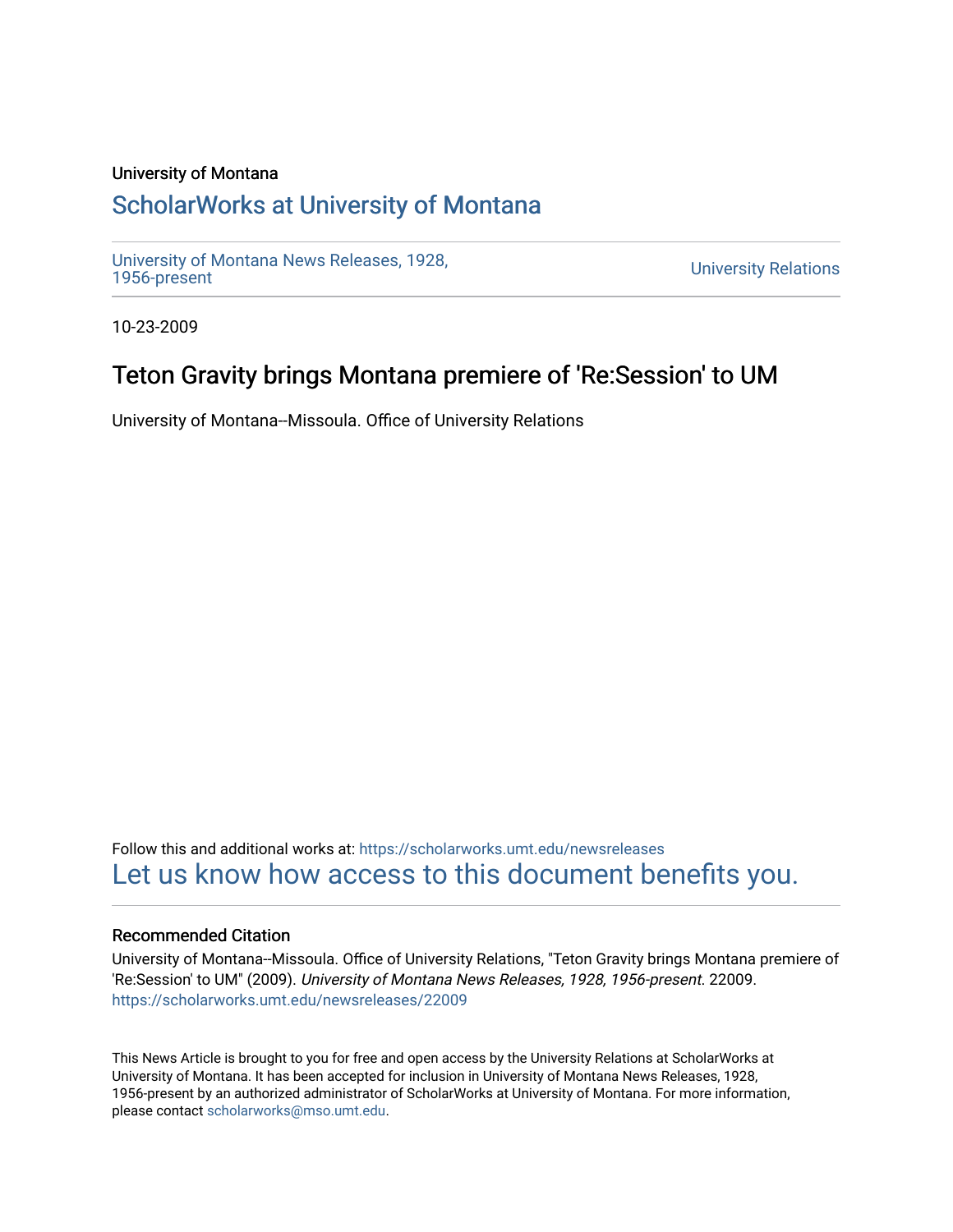

UNIVERSITY RELATIONS • MISSOULA. MT 59812 • 406.243.2522 • FAX: 406.243.4520

# Tf *LM.*

Oct. 23, 2009

**Contact:** UM Campus Recreation Outdoor Program, 406-243-5172; Tom Webster, director, University Theatre, 406-243-2853, [thomas.webster@umontana.edu](mailto:thomas.webster@umontana.edu).

### TETON GRAVITY BRINGS MONTANA PREMIERE OF 'RE:SESSION' TO UM **MISSOULA -**

The Montana premiere of the Teton Gravity Research film "Re:Session" will take place Thursday, Oct. 29, at The University of Montana.

The film, which takes viewers beyond the traditional ski and snowboard movie into a revolutionary realm of action sports entertainment, begins at 7:30 p.m. in the University Theatre.

Tickets cost \$10 in advance and \$12 the day of the show. They are available at the UM Outdoor Program or at the Trail Head in downtown Missoula or Trail Head T9 in the Southgate Mall.

"Re:Session," shot on both film and Red One high-definition camera technology, documents the true wealth of the mountain experience. It brings the most talented athletes in the sports of skiing and snowboarding together for the deepest snow season on record in Alagna, Italy, forbidden powder in Poland, massive wedges in Colorado and new gap jumps in Utah, as well as seven weeks of epic riding conditions in Alaska.

The all-star roster includes TGR regulars Sage Cattabriga-Alosa, Seth Morrison. Jeremy Jones, Kye Petersen. Ian McIntosh, Dana Flahr, Dylan Hood, Erik Roner. Wiley Miller and Dash Longe, rounded out with the fresh faces of Tanner Hall. Sammy Carlson and Callum Pettit.